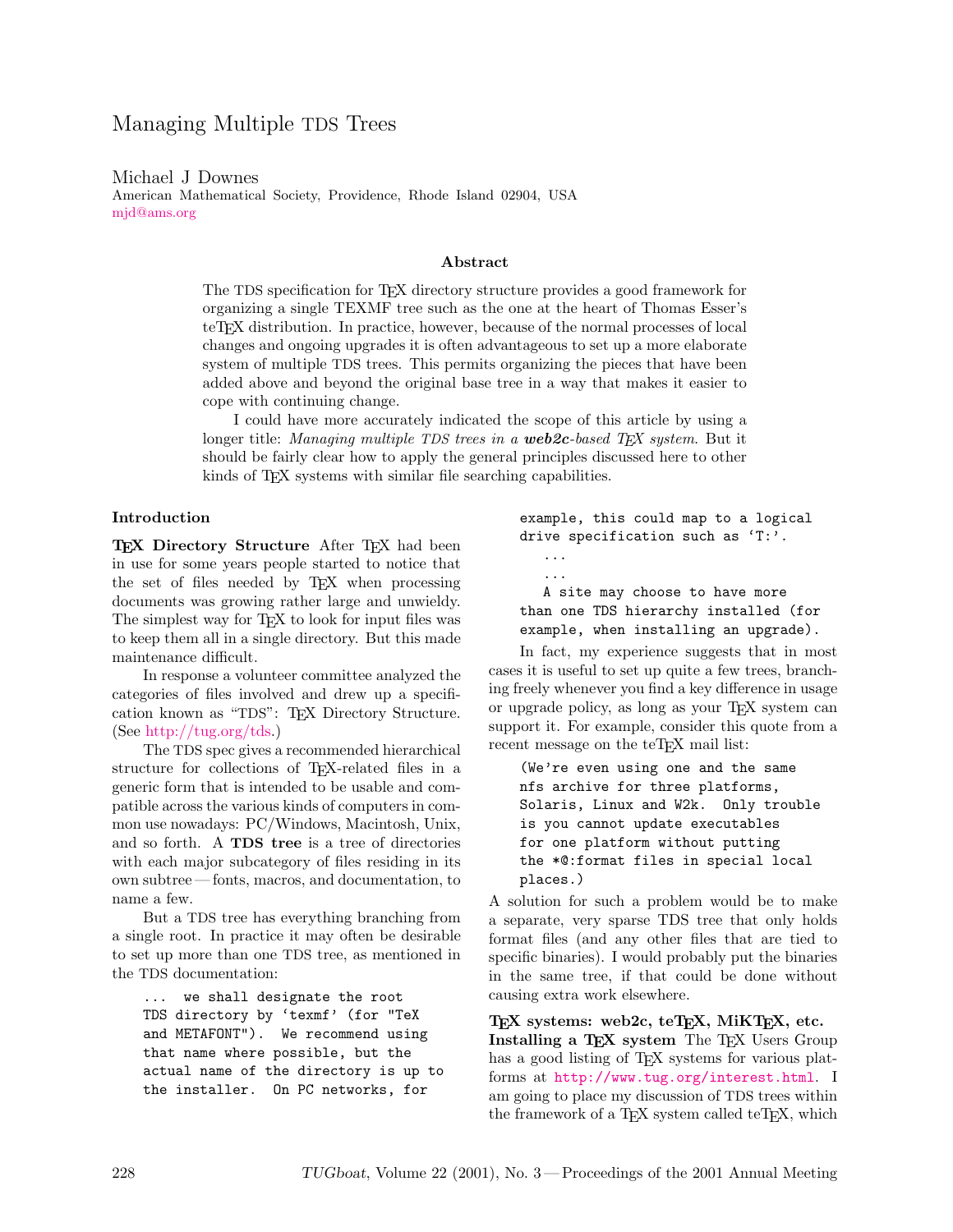is layered in turn on top of another system called web2c. One of the most important elements in web2c is a library called kpathsea, designed as a tool for other programs to use when they need to efficiently search a tree containing a large collection of files, and in particular to provide ways for users to specify search rules that reflect the needs of a given application. Thus, the versions of TEX, METAFONT, dvips, bibtex, and other programs included in the web2c distribution are all adapted to use the kpathsea library.

The use of the kpathsea library is the critical factor that determines the exact syntax and configuration methods one uses when making arrangements to have TEX search multiple TDS trees. Other TEX systems such as MIKT<sub>EX</sub> or TrueT<sub>EX</sub> that support recursive searching through a TDS tree differ in various details, but many of the general principles will be the same.

The web2c guys, notably Karl Berry & Olaf Weber have pulled the source code for the programs TEX, METAFONT, dvips, xdvi, into a coherent collection that compiles easily and plugs in the kpathsea path searching library where applicable. (Thank you, Karl and Olaf, for all your hard work!)

The teTFX guys, notably **Thomas Esser**, have built a big standard collection that includes web2c as a base, but (a) is designed to simplify installation for ordinary users who don't necessarily want to have all the sources and don't plan to make a practice of recompiling things; and (b) includes a rather comprehensive set of commonly needed runtime files, which makes the programs easier to use after they are installed. (Thank you, Thomas, for all your hard work!)

### Documentation

Much of the most useful documentation for web2c and kpathsea is in "Info" form, which can be read with Emacs or with the standalone info application. I found the following docs especially useful:

web2c: web2c.info

kpathsea: kpathsea.info

dvips: dvips.info

xdvi: man page for xdvik

teTEX: See TETEXDOC.\* and teTeX-FAQ:

TEXMF/doc/tetex/teTeX-FAQ TEXMF/doc/tetex/TETEXDOC.dvi

If your TEX system is teTEX, you can use the command

texdoc TETEXDOC

to automatically find the .dvi file and start up a viewer (probably xdvi).

When I tried texdoc teTeX-FAQ, however, it didn't work. You may have better luck. My attempt was with teT<sub>F</sub> $X$  1.0.

Recursive directory searching For programs whose file searching is based on the kpathsea library,

- A 'path' is the name of a directory (aka folder), which may have several components in its name, one for each level.
- In the texmf.cnf file the generic separator char between components of a path is slash /.
- In a list of multiple paths, the generic separator char between paths is semicolon ;. (On Unix systems you would normally see colon : here.)
- Trailing // on a directory name means to search subdirectories (recursively).
- A leading !! means to look only in the ls-R database, never on the disk.
- A leading/trailing/doubled; in the paths will be expanded into the compile-time default path.

### Use of filename DB to speed up file searches

The kpathsea library supports the use of a "filename database" to speed up file searches. (This database is the referent of texhash, mktexlsr, ls-R files and so on.) It is a simple lookup table that gives the location of each file in a TDS tree.

In practice, using the DB seems to cause users a lot of trouble because it is easy to forget to update the DB after adding files. Because most systems nowadays are fast enough that the search time is negligible for even a fairly large collection of files, I would recommend in most cases to freeze the TEXMFMAIN tree and use the DB lookup for TEXMFMAIN but not for any other trees. Whether this recommendation is a good idea in your situation depends on the following general principles:

- 1. Use the DB for TEXMF trees that don't change.
- 2. Use the DB for TEXMF trees where file access is slow (e.g., across a slow network).

For example, consider the Usenet post shown in Figure [1.](#page-2-0)

Using an alternate texmf.cnf file If you want to specify a different arrangement of TEXMF trees than the one in the out-of-box cnf file (and in practice this is almost always going to be the case), you have two choices:

1. Edit the texmf.cnf file in the TEXMFMAIN tree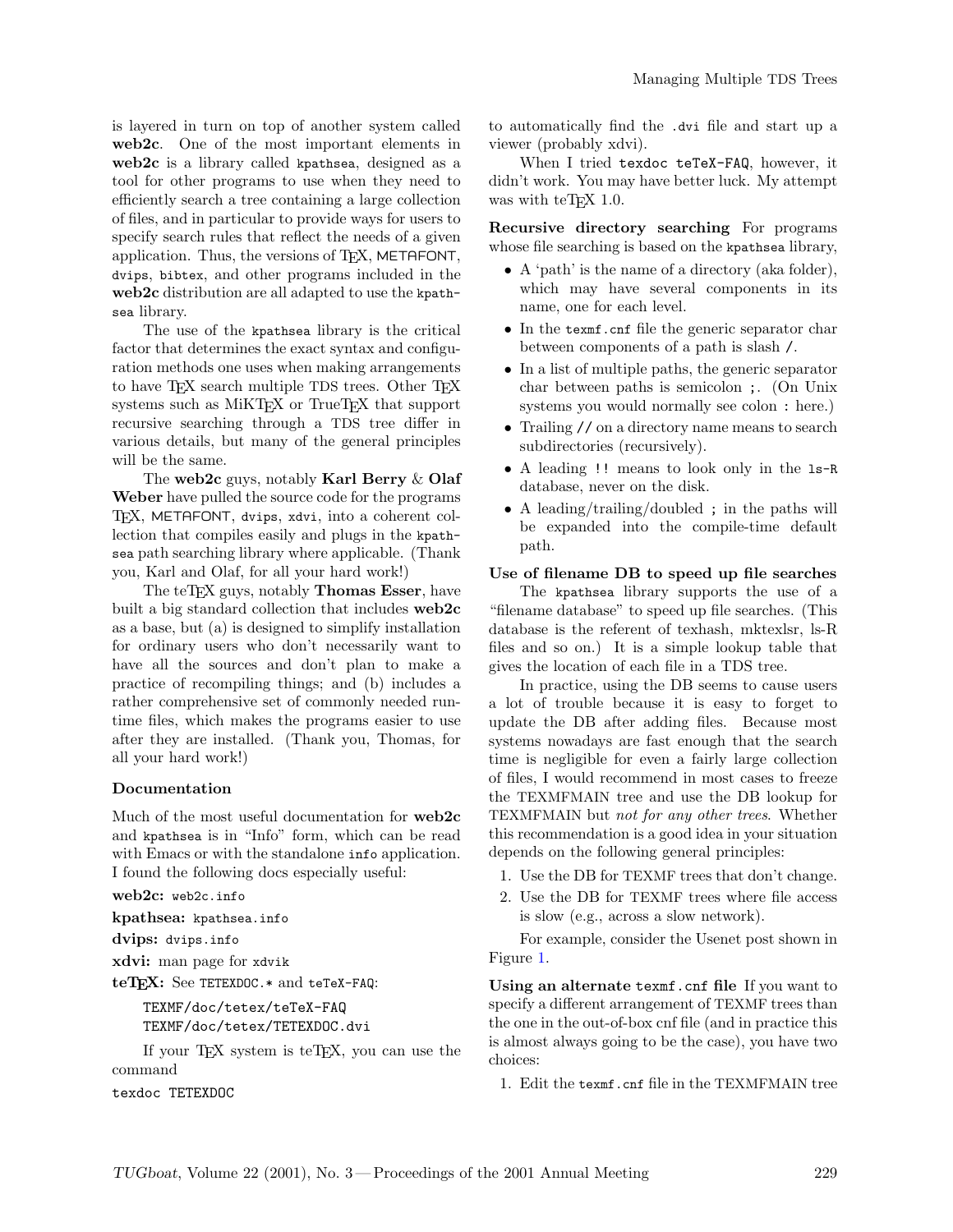From: Peter Neergaard <turtle@cs.bu.edu> Subject: Re: Why does miktex need to refresh data base Newsgroups: comp.text.tex Date: 16 Jul 2001 12:24:59 -0400 On July 16, 2001, Robin Fairbairns wrote: RF> consider the following example from my texmf.cnf file. RF> TEXMF = {\$HOMETEXMF, !! \$TEXMFLOCAL, !! \$TEXMFMAIN, !! \$TEXMFEXTRA} RF> the !! indicators mean that ls-R search is obligatory. [...] In some cases you might furthermore need to set TEXMFDBS which specifies where tetex looks for ls-R files. On my work, I am actually troubled by the fact that most of the file systems are NFS mounted. I did not get a decent speed of file searching before I started building ls-R files for my private hierachies.

<span id="page-2-0"></span>Figure 1: Some discussion of file searching speed

2. Set the environment variable TEXMFCNF to point to a different location (just give the directory name, you don't need to give the full file name)

Obviously, if you do not have privileges to change files in the TEXMFMAIN tree, you will need to resort to the latter option.

To ensure that your cnf file will be read instead of the system-wide cnf file, define the environment variable TEXMFCNF in your shell startup file (.cshrc, .profile, or the equivalent):

## # for .cshrc:

### setenv TEXMFCNF /home/abc/texmf/web2c

The first three lines of the standard teTEX texmf.cnf file at the present time look like this:

```
texmf.cnf -- original runtime path
   configuration file for \fn{kpathsea}.
(If you change or delete 'original'
  on the previous line, the
distribution won't install its
  version over yours.)
```
If you use an alternate texmf.cnf file, outside the TEXMFMAIN tree, the comment in lines two and three is irrelevant. You don't have to change anything.

Single user setup For a typical single user situation, I suggest three trees: MAIN, PLUS (addedpublic), and PRIVATE (added-private), and using file-database lookup only for the MAIN tree, which is kept frozen. The distinction between public and private is simply this: Put a file into the PRIVATE tree if it is not publicly released somewhere on the World-Wide Web for all to use. This could include

- packages or fonts that you created yourself
- slightly modified versions of publicly available packages, that you use yourself but that are not intended for any wider use.
- packages or fonts that were sent to you privately by a colleague
- old versions of packages that are no longer available from CTAN (but if this becomes a major component of your system you will probably want to add another OLDVERSIONS tree; see the "[Old Versions](#page-6-0)" section below.

So suppose you install version 1.2 of teTFX. The MAIN tree will be the TDS tree as given in the teT<sub>EX</sub> distribution, out of the box, with absolutely no changes. The PLUS TDS tree will be for any packages that you fetch from CTAN as needed, i.e., whenever you go to use a package and find that it is not present in the MAIN tree. The PRIVATE TDS tree is for any others that are not readily obtainable from the WWWW.

In the texmf.cnf file, use the !! prefix (DB lookup) only for the TEXMFMAIN tree. Suppose that you have: small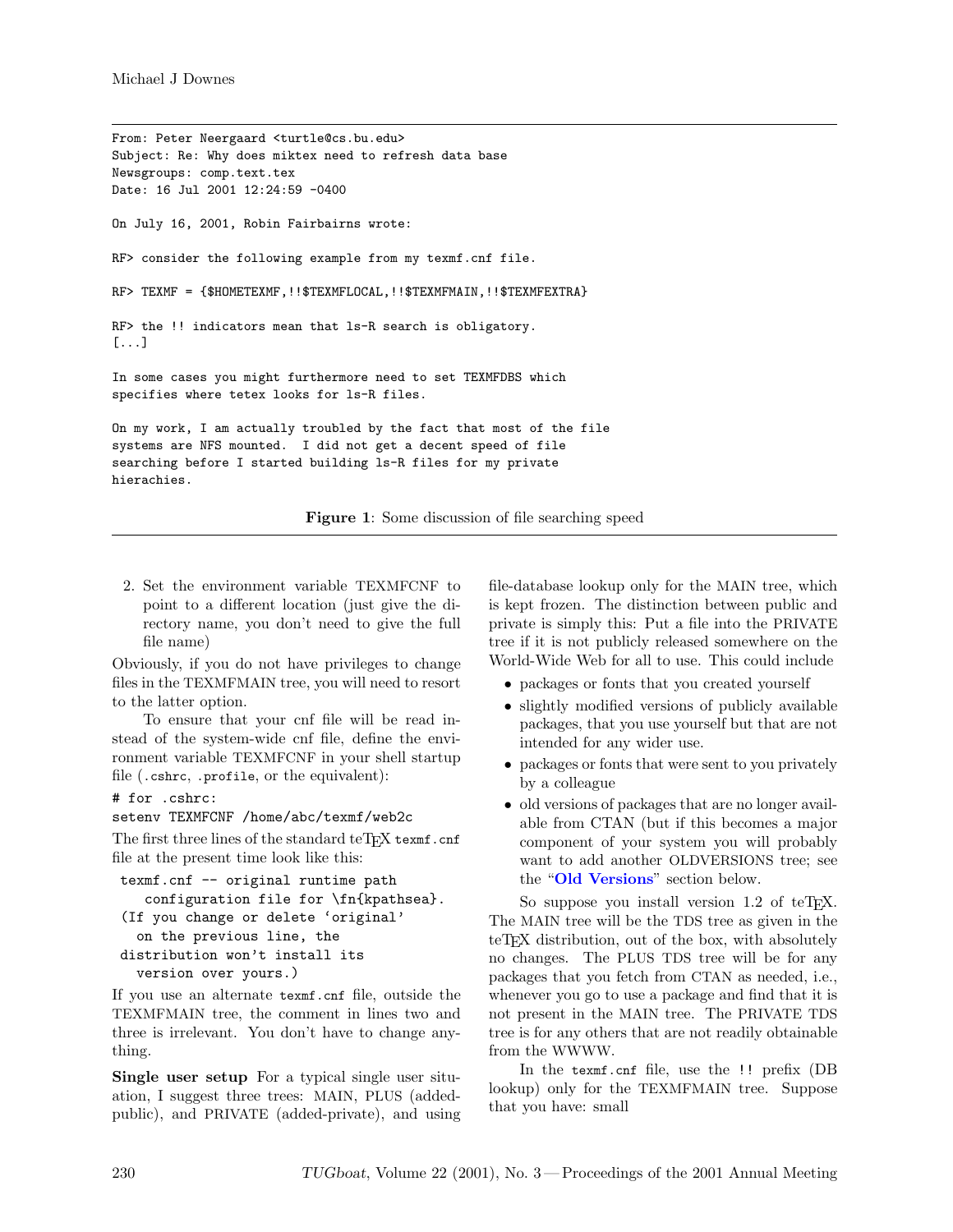This example shows the top of a texmf.cnf file as it would look if you stripped it down to bare essentials in an attempt to understand it before beginning to add more TDS trees. The standard texmf.cnf file that comes with teT<sub>E</sub>X includes sample definitions for TEXMFLOCAL and VARTEXMF as shown here, commented out.

```
% texmf.cnf -- runtime path configuration file for kpathsea.
%
% The main tree, which must be mentioned in $TEXMF, below:
TEXMFMAIN = /usr/local/teTeX/texmf
% A place for local additions to a "standard" texmf tree. For example:
% TEXMFLOCAL = /usr/local/teTeX/texmf.local
% If defined, teTeX's texconfig stores modifications here (instead of the
% TEXMFMAIN tree).
% VARTEXMF = /usr/local/teTeX/texmf-var
  ...
TEXMF = !!$TEXMFMAIN
  ...
% Where to look for ls-R files. There need not be an ls-R in the
% directories in this path, but if there is one, Kpathsea will use it.
% ...
TEXMFDBS = $TEXMF
```
Figure 2: A minimal texmf.cnf file

TEXMFMAIN = /usr/local/teTeX/share/texmf TEXMFPLUS = /usr/local/texmf/plus TEXMFPRIVATE = /usr/local/texmf/private

(Note the absence of "teTeX" in the latter two.) Then you would define \$TEXMF as

## $TEXMF =$

### {\$TEXMFPRIVATE;\$TEXMFPLUS;!!\$TEXMFMAIN}

The capabilities of other systems in this respect can vary, of course. The impression I have from looking at the MiKTEX documentation is that multiple TDS trees are supported but at the present time you do not have the option of turning the database lookup on or off for different trees. If this is true then you would have to run the MiKTEX command that updates the database every time you add a new file, regardless of which tree it goes into. (See <http://www.miktex.org/>.)

Multi-user setup For a typical multi-user situation, I suggest a set of TDS trees that is basically analogous to the single-user situation but with one or two additional considerations. If your company's name is Bingle Publishing Enterprises, then use MAIN and PLUS trees as before but define a BINGLE tree instead of PRIVATE. You may also want to consider using a VAR tree and, possibly, an OLD tree.

- TEXMFMAIN The basic TDS tree provided by teT<sub>F</sub>X
- TEXMFPLUS Additional packages not found in MAIN but needed for Bingle work.
- TEXMFBINGLE Additional packages needed for Bingle work but not publicly released (items created in-house or otherwise privately obtained).
- VARTEXMF This is the tree alluded to in the texmf.cnf file, which is intended to hold format files and font files generated at your site. If you use this tree it is also a good place to put the Bingle version of texmf.cnf.
- TEXMFOLD A tree to hold obsolete versions of packages that may still need to be available for some of your documents. Or maybe more than one tree (see [Old Versions](#page-6-0)).

Then your normal definition of TEXMF would be

# {\$TEXMFBINGLE,\$VARTEXMF, \$TEXMFPLUS,!!\$TEXMFMAIN}

and when processing documents that need something from the TEXMFOLD tree, you would change the definition of TEXMF in some appropriate way (it might depend on whether or not any filenames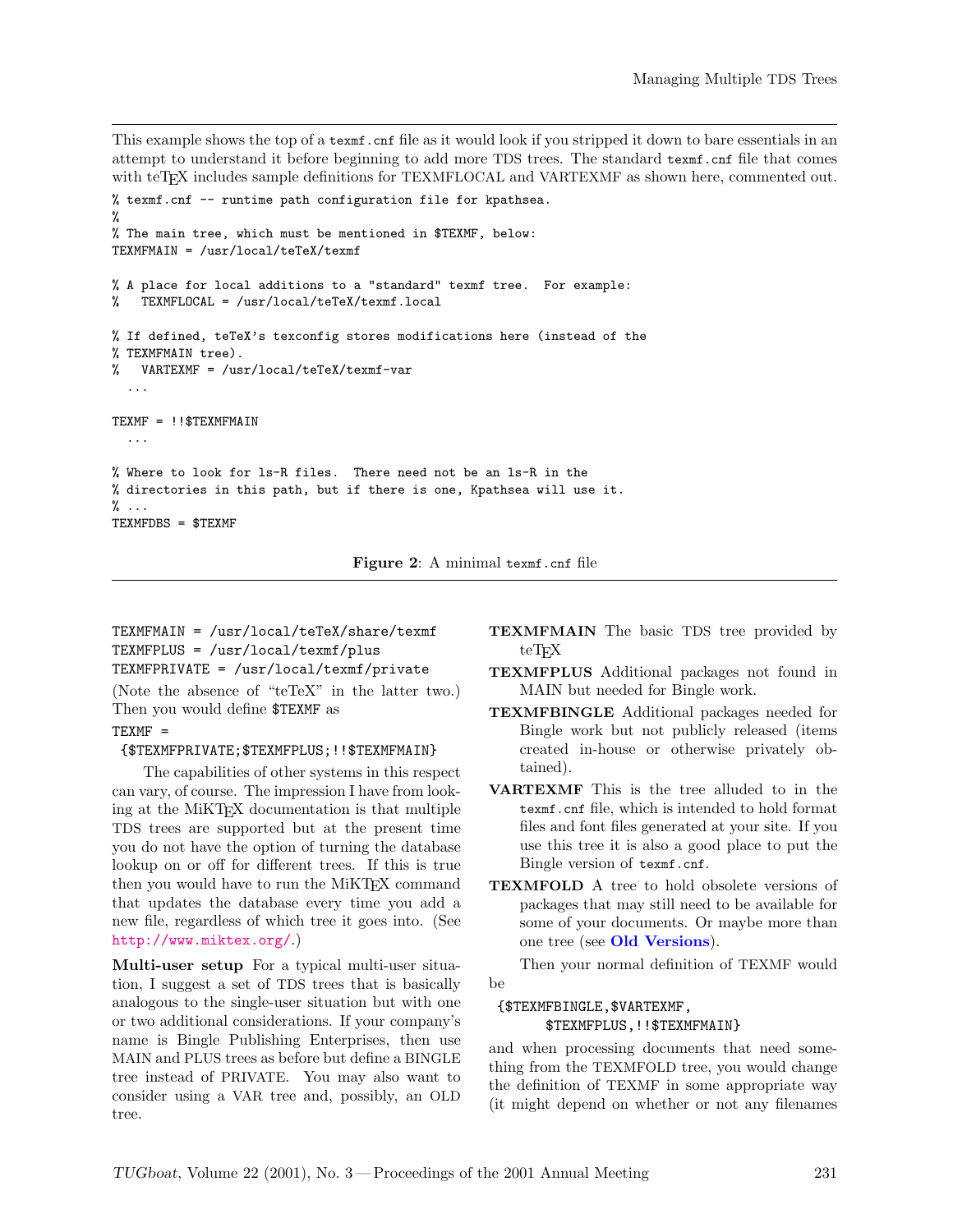% Earlier entries (in the same or another file) override later ones, and % an environment variable foo overrides any texmf.cnf definition of foo. % % All definitions are read before anything is expanded, so you can use % variables before they are defined. % % If a variable assignment is qualified with '.PROGRAM', it is ignored % unless the current executable (last filename component of argv[0]) is % named PROGRAM. This foo.PROGRAM construct is not recognized on the % right-hand side. For environment variables, use FOO\_PROGRAM. % % Which file formats use which paths for searches is described in the % various programs' and the kpathsea documentation. % % // means to search subdirectories (recursively). % A leading !! means to look only in the ls-R db, never on the disk. % A leading/trailing/doubled ; in the paths will be expanded into the % compile-time default. Probably not what you want. % % You can use brace notation, for example: /usr/local/{mytex:othertex} % expands to /usr/local/mytex:/usr/local/othertex. Instead of the path % separator you can use a comma: /usr/local/{mytex,othertex} also expands % to /usr/local/mytex:/usr/local/othertex. However, the use of the comma % instead of the path separator is deprecated. % % The text above assumes the path separator is a colon (:). Non-UNIX  $%$  systems use different path separators, like the semicolon (;).

Figure 3: Comments from the teT<sub>E</sub>X texmf.cnf file

in TEXMFBINGLE shadow filenames in the TEXM-FOLD tree).

### Feel free to choose your preferred tree names

There is nothing sacrosanct about the TDS tree names that I have suggested. The only thing you have to worry about is whether some particular tree names get special handling in your T<sub>EX</sub> system; this is true in teTEX for VARTEXMF (and VARTEX-FONTS), but to the best of my knowledge not for anything else. So instead of MAIN PLUS PRIVATE, you might prefer

TEXMFMAIN TEXMFEXTRA TEXMFLOCAL

or

## TEXMFBASE1 TEXMFBASE2 TEXMFBINGLE

And I can think of a few more possible names for the first auxiliary tree, such as TEXMFADD or TEXMFAUX or TEXMFPUBLIC or . . .

## SELFAUTOPARENT or SELFAUTODIR?

If you look at a real texmf.cnf file you may see that the definition of TEXMFMAIN refers to some puzzling variables SELFAUTOPARENT or SELFAU-TODIR. There are two ideas here:

- 1. When T<sub>F</sub>X or another web2c program starts up, it should be able to decide where to look for the cnf file by checking its own lo $cation$ — i.e., if the full path for the dvips program is /usr/local/teTeX/bin/dvips, then by default dvips will look for the cnf file in /usr/local/teTeX/texmf/web2c.
- 2. The full path of programs such as dvips may vary according to an installation option: whether to include an extra level that indicates the architecture and operating system for which the programs were compiled.

**SELFAUTODIR** If the executable for T<sub>F</sub>X is found at

## /usr/local/teTeX/bin/tex

then when tex first starts up it sets

- $$SELFAUTOLOC = /usr/local/teTeX/bin$
- $$SELFAUTODIR = /usr/local/teTeX$
- $\bullet$  \$SELFAUTOPARENT = /usr/local

These affect all subsidiary searches that refer directly or indirectly to one of the SELFAUTO variables. Your setting of TEXMFMAIN should refer to SELFAUTODIR, e.g.,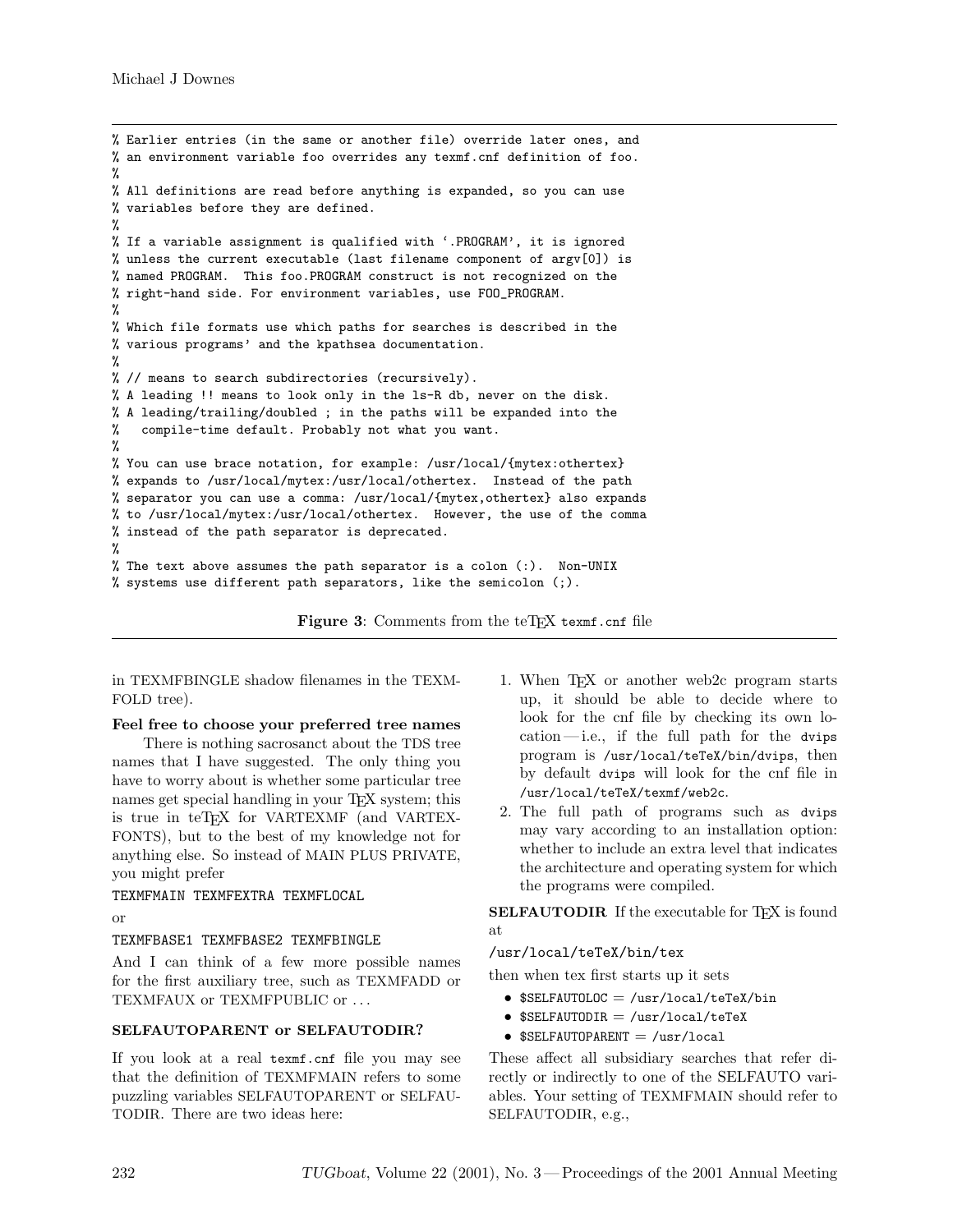### TEXMFMAIN = \$SELFAUTODIR/share/texmf

SELFAUTOPARENT But there is a "multiplatform" installation option for web2c, which would have multiple tex executables in places such as:

# /usr/local/teTeX/bin/sparc-sun-solaris2.7/tex Then

- $•$  \$SELFAUTOLOC  $=$ /usr/local/teTeX/bin/sparc-sun-solaris2.7
- $$SELFAUTODIR = /usr/local/teTeX/bin$
- $SSELFAUTOPARENT = /usr/local/teTeX$

In this case your definition of TEXMFMAIN should refer to SELFAUTOPARENT.

## Using the SELFAUTO... variables is not mandatory

If it becomes too much trouble to sort all this out, you can always fall back on giving the full directory name explicitly in the texmf.cnf file and don't try to make the SELFAUTO idea work.

## TEXMFMAIN = /usr/local/teTeX/share/texmf

It won't make any practical difference unless and until you do something such as copy the tree to another machine, and for whatever reason don't put it in the same location. Then you would need to edit the texmf.cnf file to match.

## VARTEXMF? VARTEXFONTS?

The option of generating PK files on demand, which has been around for some years now, brings with it some questions about where to put the files that are generated. On a multi-user system, ordinary users cannot normally create files in the main TEXMF tree. If I understand correctly, the idea of setting up a VARTEXFONTS area for the generated files, which was the earliest approach, was later generalized to the idea of a VARTEXMF tree to hold several kinds of locally generated files: pk files, tfm files, tex format files, and configuration files.

The evolution and documentation of this idea was not particularly easy for me to follow, and I believe that if you have a PRIVATE or BINGLE tree it can serve as the location of all the files that would otherwise go into the VARTEXMF tree. But I have not tested this hypothesis extensively enough to rule out the possibility that the name "VARTEXMF" gets special treatment either by the kpathsea library or by some of the teT<sub>EX</sub> configuration scripts.

At the present time I am using a separate VARTEXMF tree, setting

### VARTEXFONTS = \$VARTEXMF/fonts

and following the related recommendations given in the texmf.cnf file that comes with teTFX.

For some related information see also the "Filesystem Hierarchy Standard" at [http://www.](http://www.pathname.com/fhs/) [pathname.com/fhs/](http://www.pathname.com/fhs/).

### HOMETEXMF

For individual users on a multi-user system to add personal bits and pieces, there is a convention of using a variable named \$HOMETEXMF.

1. The sysadmin might enable use of \$HOME/texmf for everybody by defining

## HOMETEXMF = \$HOME/texmf

and including \$HOMETEXMF in the definition of \$TEXMF, in the system-wide texmf.cnf file. Then anything that you put in that tree immediately becomes usable for you. (Assuming that the sysadmin did not use the !! prefix for the HOMETEXMF tree.)

[One caveat: For the sysadmin herself, it might be better  $not$  to have HOMETEXMF included in TEXMF when doing TEX system administration tasks.]

- 2. Or if not, you can put files into \$HOME/texmf anyway:
	- (a) Define the environment variable TEXMFCNF = \$HOME/texmf/web2c in your shell login script. This ensures that tex and other programs will use your personal cnf file instead of the system-wide one.
	- (b) Make a small texmf.cnf file in that directory that defines TEXMF to include HOMETEXMF. This ensures that all other kinds of files will be found in the specified search order. You can also copy other lines from the system-wide texmf.cnf file if further customization is needed.

## Upgrades

Upgrading  $teTeX$  Suppose that you hear  $teTeX$ 2.0 has been released and you are eager to install it on your system to replace your current version, 1.4. What will your plan of action be?

Naturally you will want to install version 2.0 in an entirely separate tree where it can be tested for a while, so that you feel reasonably sure that teTFX 2.0 will produce the same results (or, possibly, better) with your existing document base.

Suppose that you currently have:

```
TEXMFMAIN = /usr/local/teTeX/texmf
VARTEXMF = /usr/local/texmf/var
TEXMFPLUS = /usr/local/texmf/plus
TEXMFBINGLE = /usr/local/texmf/bingle
```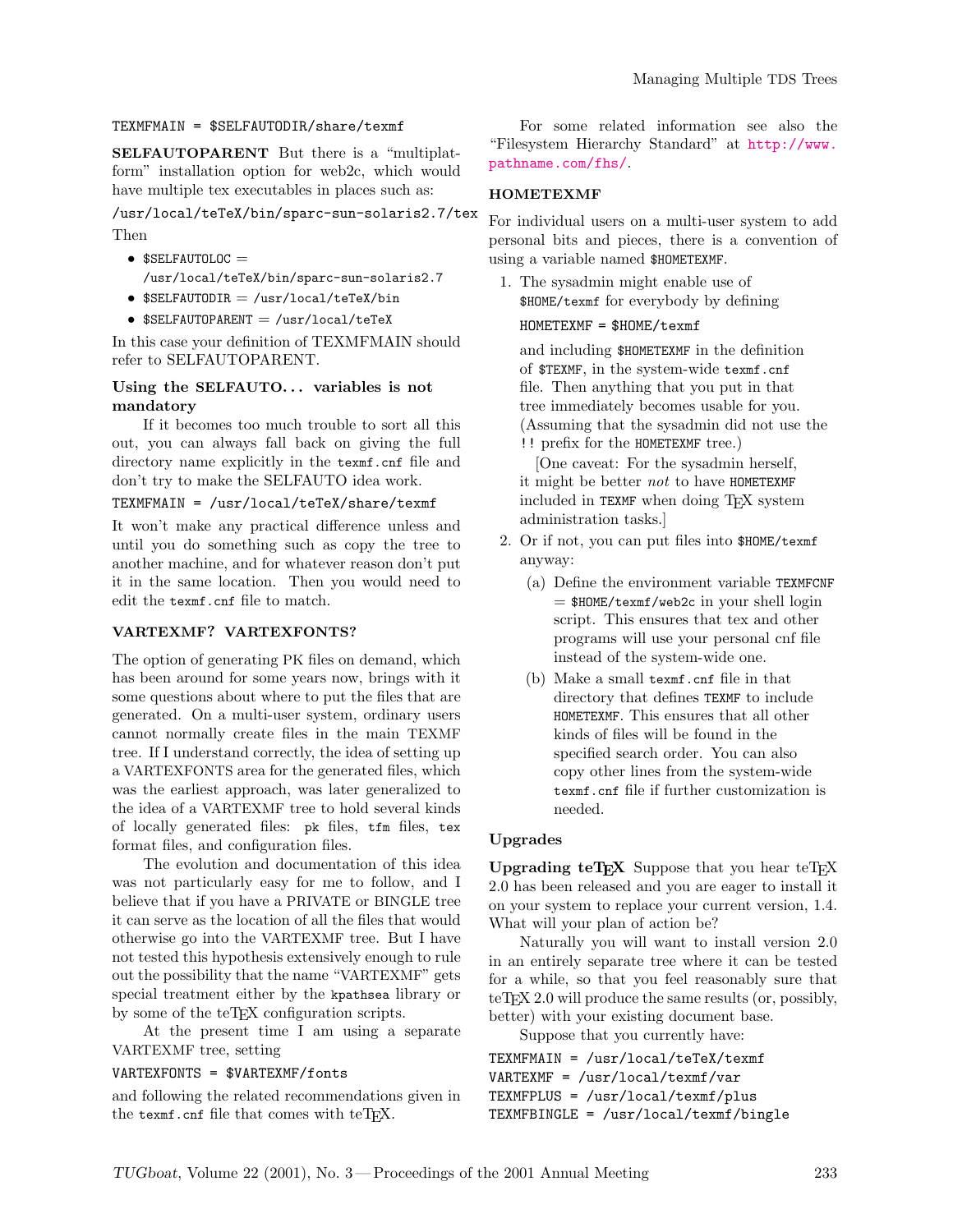# TEXMF = {\$TEXMFBINGLE,\$VARTEXMF, \$TEXMFPLUS,!!\$TEXMFMAIN}

You could install the new teTFX distrib at /usr/upgrd/teTeX-2.0 (say) and for testing purposes set one environment variable:

TEXMFCNF=/usr/upgrd/texmf/var/web2c

With luck all other adaptations can be handled by editing the new texmf.cnf file that you make in the indicated location, primarily defining TEXMFMAIN and VARTEXMF differently (the latter to hold format files).

TEXMFMAIN = /usr/upgrd/teTeX/texmf VARTEXMF = /usr/upgrd/texmf/var

# Old Versions

<span id="page-6-0"></span>The Comprehensive TEX Archive Network does not attempt to systematically archive old versions of software. At any given time, you may see the previous version and the current version of a particular package, or the current version and a beta version of the next release.

Therefore, if you have a need to run different documents with different versions of a given package, you will need to take it on yourself to keep a copy of all the old versions that you want.

How do you arrange that a particular document gets the appropriate version of a particular package? Well, if you thought things were complicated before . . . .

If the number of different package/version combinations remains relatively small, you can use additional TDS trees for this purpose. Let's suppose, for example, that in addition to the latest release of LATEX you would like to be able to run older releases on demand, one for each of the years from 1996 through 2000.

Set up a separate TDS tree for each release of LATEX (here the phrase "tree farm" comes to mind).

```
/usr/local/texmf.old/latex1996
/usr/local/texmf.old/latex1997
/usr/local/texmf.old/latex1998
/usr/local/texmf.old/latex1999
/usr/local/texmf.old/latex2000
```
Make links in the teT<sub>E</sub>X bin directory so that latex1996, etc., can be used from the command line. Then in the texmf.cnf file put

```
TEXMFOLD=/usr/local/texmf.old
TEXINPUTS.latex1996=
```

```
$TEXMFOLD/latex1996/tex/latex//
;$TEXMF/tex/{latex,generic}//
```
and similarly for the others.

# Searching

Examining search paths To check what the current value of TEXMF is:

kpsexpand '\$TEXMF'

This shows the end result after expanding all intermediate variable references.

Try kpsexpand '\$TEXMFCNF' and look at the texmf.cnf file found there if you want to examine the variable settings in detail.

Checking the TEXINPUTS search path This gives you the generic search path:

kpsexpand '\$TEXINPUTS'

But that one is seldom used in practice. Instead, one gets a format-specific value of TEXINPUTS from the texmf.cnf file. To find out what it is:

```
kpsewhich --progname=latex
   --expand-var='$TEXINPUTS'
```
This is the most accurate way to check (short of turning on the debugging flags) because it takes into account any environment variables that may be set.

Precedence of environment variables For a program such as LATEX, the search path is taken from the first of the following possibilities that is discovered to be non-null:

- \$TEXINPUTS\_latex (env variable)
- \$TEXINPUTS (env variable)
- \$TEXINPUTS.latex (cnf file)
- \$TEXINPUTS (cnf file)

This is for a recent teT<sub>EX</sub>  $(1.x)$ . Some options might not be searched for earlier versions.

The simplest way of temporarily changing the search path of a given command is still to set TEX-INPUTS. For example (if you are using sh/bash/ksh):

TEXINPUTS=\$HOME/mystyles: latex xyz

But remember to put the extra colon on the end that indicates "append the usual value here".

Debugging search paths To scrutinize in utmost detail the actual search path that is used for, say, running latex on a particular file:

KPATHSEA\_DEBUG=122 latex xyz.tex

or equivalently, for csh users:

(setenv KPATHSEA\_DEBUG 122; latex xyz.tex)

See kpathsea.info for more information on the debugging flags that are available. Some programs, for example xdvi, may have special debugging options in addition to the general ones available thru kpathsea. Check their documentation.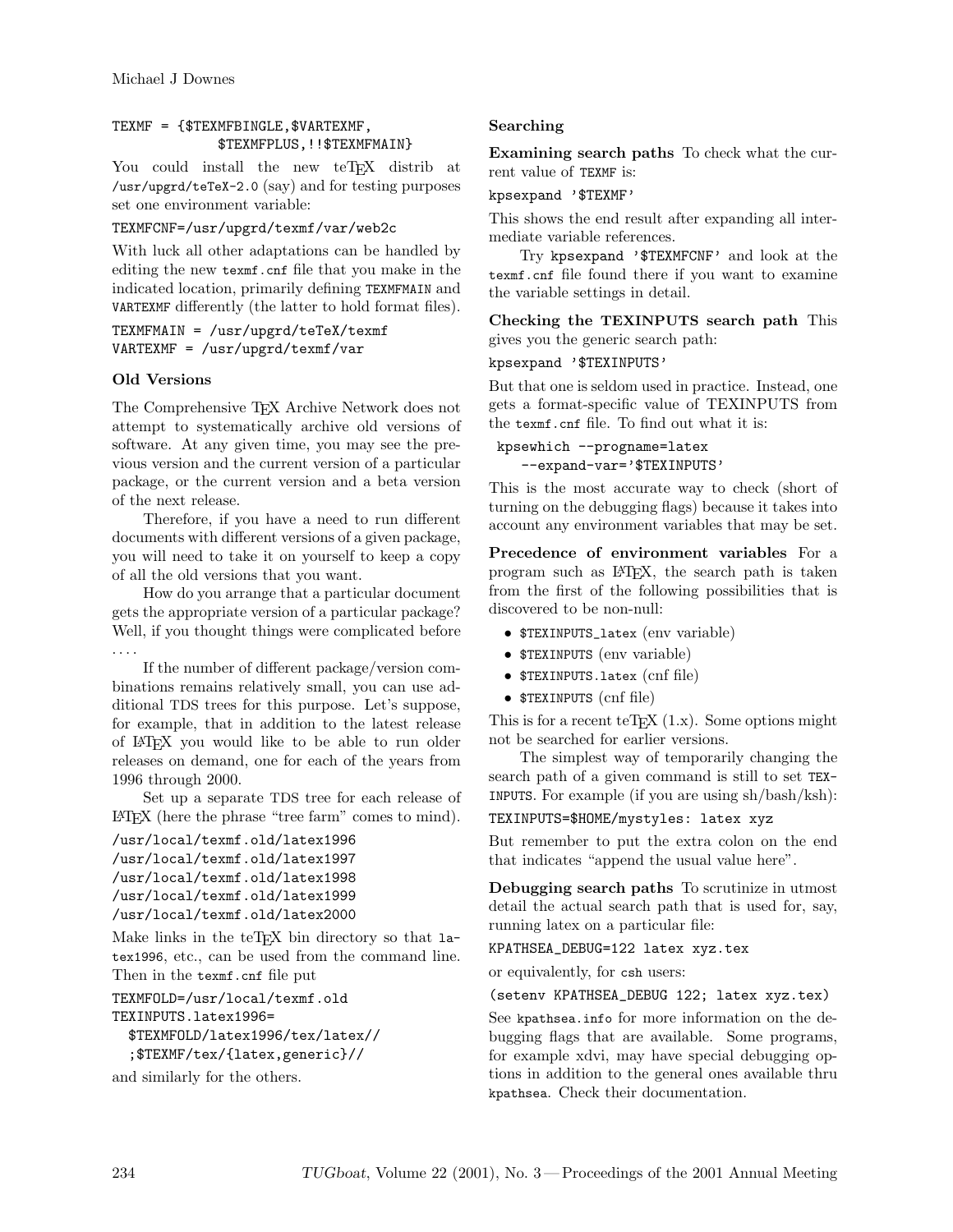Slash versus dot in the TDS tree farm In the past some people have used directory names of the form texmf.local for auxiliary TDS trees. My hunch is that it will tend to work better in practice to make maximal use of the filesystem hierarchy, if you have enough TDS trees to call it a tree farm. So instead of

/ams/texmf.plus /ams/texmf.prod /ams/texmf.var

I am using

/ams/texmf/plus /ams/texmf/prod /ams/texmf/var

## Fallback search paths

In the standard teTEX texmf.cnf file the TEXINPUTS path for LATEX currently has an interesting part at the end:

```
TEXINPUTS.latex =
  .;$TEXMF/tex/{latex,generic,}//
```
This means search the following trees in order:

```
$TEXMF/tex/latex//
$TEXMF/tex/generic//
$TEXMF/tex//
```
In other words, if a file is not found in the LATEX tree, and not in the generic tree, go back and search the entire TEX tree (all formats!), including searching again in the latex and generic trees.

This is helpful if you notice that some files from one format are useful for use with other formats (e.g., LATEX graphics stuff or certain ConTEXt files). But it also makes you vulnerable to other problems, and ultimately I think it is better to look for a different solution. So I would say:

- Don't put that final comma in.
- And by the way it probably should be a more generic semicolon.
- And by the way the slashes don't really come out right unless you do as I say and omit the comma. (Although kpathsea manages anyway by ignoring extra slashes if there are too many.)

## Expanding a path string

```
kpsewhich --expand-path=
   '$TEXMFMAIN/tex/{latex,generic}'
```
yields:

```
/usr/local/texmf/tex/latex:
  /usr/local/texmf/tex/generic
```
#### Recursive expansion

```
kpsewhich --expand-path=
```
'\$TEXMFMAIN/tex/{latex,generic}//'

yields all the latex subdirectories first, then all the generic:

/usr/local/texmf/tex/latex:

/usr/local/texmf/tex/latex/base: /usr/local/texmf/tex/latex/config: /usr/local/texmf/tex/latex/amsfonts:

/usr/local/texmf/tex/generic/thumbpdf: /usr/local/texmf/tex/generic/ukrhyph

Expansion with two TDS trees

```
kpsewhich --expand-path=
```

```
'{$VARTEXMF,$TEXMFMAIN}/tex/{latex,generic}'
```
yields:

...

/bingle/texmf/var/tex/latex: /usr/local/texmf/tex/latex: /bingle/texmf/var/tex/generic: /usr/local/texmf/tex/generic

### Recap

Suppose your company name is Bingle. Here in a nutshell is a typical approach you could use.

Environment:

export TEXMFCNF=/usr/local/texmf/bingle/web2c

texmf.cnf file:

```
TEXMFMAIN = /usr/local/teTeX/texmf
TEXMFPLUS = /usr/local/texmf/plus
VARTEXMF = /var/texmf
TEXMFBINGLE = /usr/local/texmf/bingle
TEXMF = {$TEXMFBINGLE,$VARTEXMF,
          $TEXMFPLUS,!!$TEXMFMAIN}
```
TEXINPUTS.context =

...

- .;\$TEXMF/tex/{context,generic}//
- Put all upgrades and new packages that you get from elsewhere into the TEXMFPLUS tree.
- Put packages in TEXMFBINGLE if they are not publicly available. (This might include old versions of public packages that you want to keep.)
- Put format files and config files in VARTEXMF.
- Debug by setting \$KPATHSEA\_DEBUG=122.

## References

Most of these links are already mentioned earlier in the text, but I gather them here for convenience.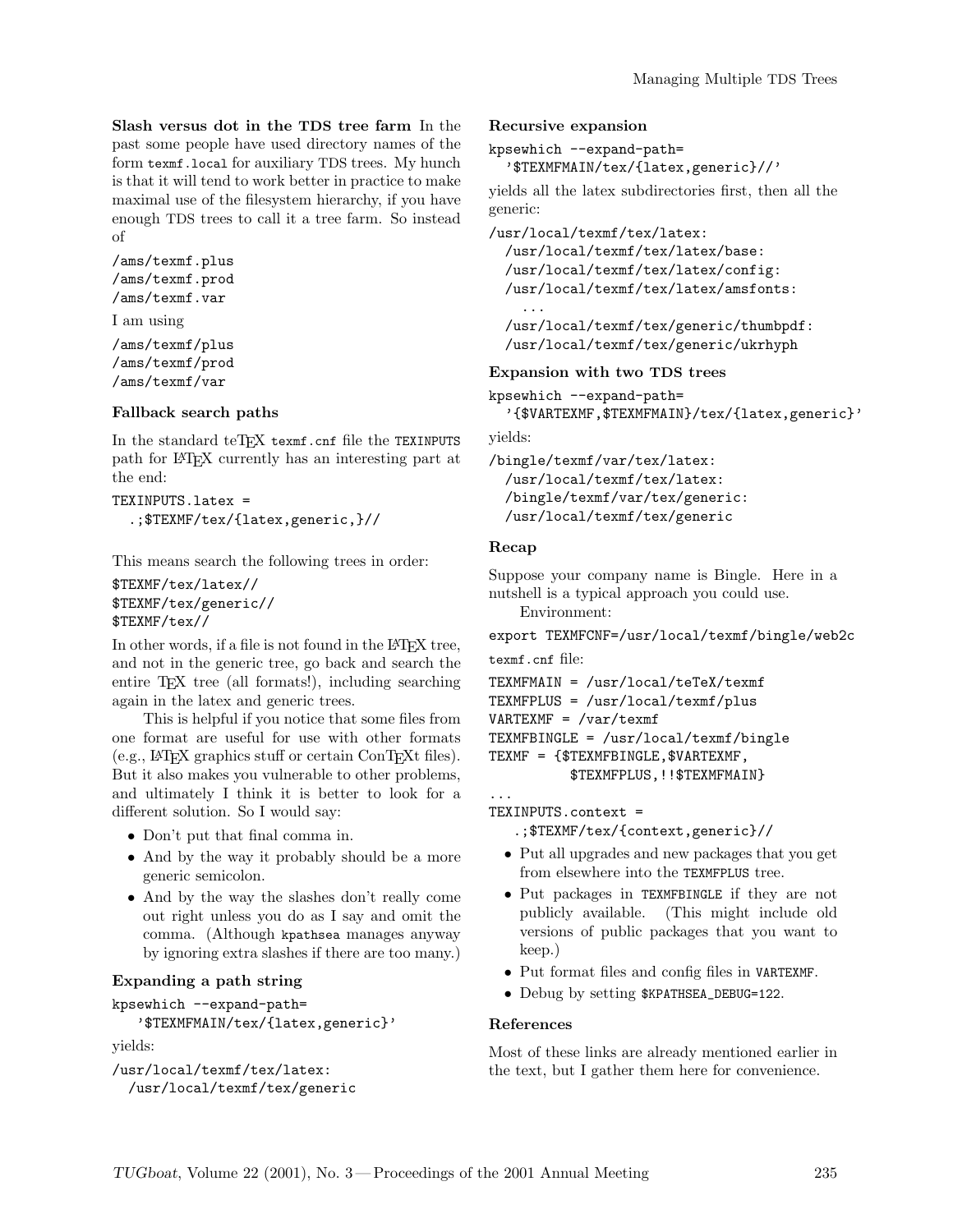# Appendix M: Some MikTEX notes

To give a flavor of the differences between TEX systems when it comes to search paths, I show some fragments from the MikT<sub>EX</sub> documentation in Figures [4](#page-8-0) and [5.](#page-8-1)

## [LaTeX]

Input Dirs=.;c:\users\me//;%R\tex\latex//;%R\tex\generic//

The direct teT<sub>EX</sub> equivalent would be

TEXINPUTS.latex=!!/users/me//;!!\$TEXMF/tex/latex//;!!\$TEXMF/tex/generic//

although the latter two parts would more usually be combined using brace notation:

TEXINPUTS.latex=!!/users/me//;!!\$TEXMF/tex/{latex,generic}//

<span id="page-8-0"></span>Figure 4: From the MiKTEX documentation: the search path for LATEX.

# Which is the best directory to keep .sty files where MiKTEX can find them?

Each new LATEX package should be installed in the folder  $text\{back}}$ package relative to the local TEXMF folder (usually C:\localtexmf\).

Example: suppose you want to install the package thesis-ex which consists of the style file thesis-es.sty: Create a new folder:

C:\> mkdir C:\localtexmf\tex\latex\thesis-ex

Copy all files (only one in our case) to the new folder:

## C:\> copy thesis-ex.sty C:\localtexmftex\latex\thesis-ex

Refresh the file name database so that MiKTEX finds the new files:

C:\> initexmf -u

<span id="page-8-1"></span>Figure 5: From <http://www.miktex.org/faq/index.html>

# TeX Directory Structure

- <http://www.tug.org/tds/>
- [http://www.ctan.org/tex](http://www.ctan.org/tex-archive/tds/standard/tds/tds.html)[archive/tds/standard/tds/tds.html](http://www.ctan.org/tex-archive/tds/standard/tds/tds.html) (.pdf, .dvi, etc)

# Filesystem Hierarchy Standard

<http://www.pathname.com/fhs/>

## Web2c documentation

- /usr/local/teTeX/info/web2c.info (command-line options!)
- <http://www.tug.org/web2c/manual>

## Kpathsea documentation

- /usr/local/teTeX/info/kpathsea.info (search path syntax!)
- <http://www.tug.org/kpathsea/>

teTEX: See TETEXDOC.\* and teTeX-FAQ:

TEXMF/doc/tetex/teTeX-FAQ TEXMF/doc/tetex/TETEXDOC.dvi

dvips: dvips.info xdvi: man page for xdvik Obtaining a T<sub>E</sub>X system for your computer See <http://www.tug.org/interest.html>.

- fp $T_{F}X$  is a free system for Windows 95/98/ME/NT/2000/XP computers that is based directly on web2c. <http://www.fptex.org/> (Thank you, Fabrice Popineau.)
- MikT<sub>EX</sub> is another one often used on Windows computers. <http://www.miktex.org/> (Thank you, Christian Schenk.)
- Join the TEX Users Group. Then you will get a TEX Live CD in the mail every year containing several free TEX systems, including the two above, in a ready-to-run or easy-to-install form. (This is also true for most of the other Local User Groups such as Dante, UKTUG, etc.) See <http://www.tug.org/texlive.html>.